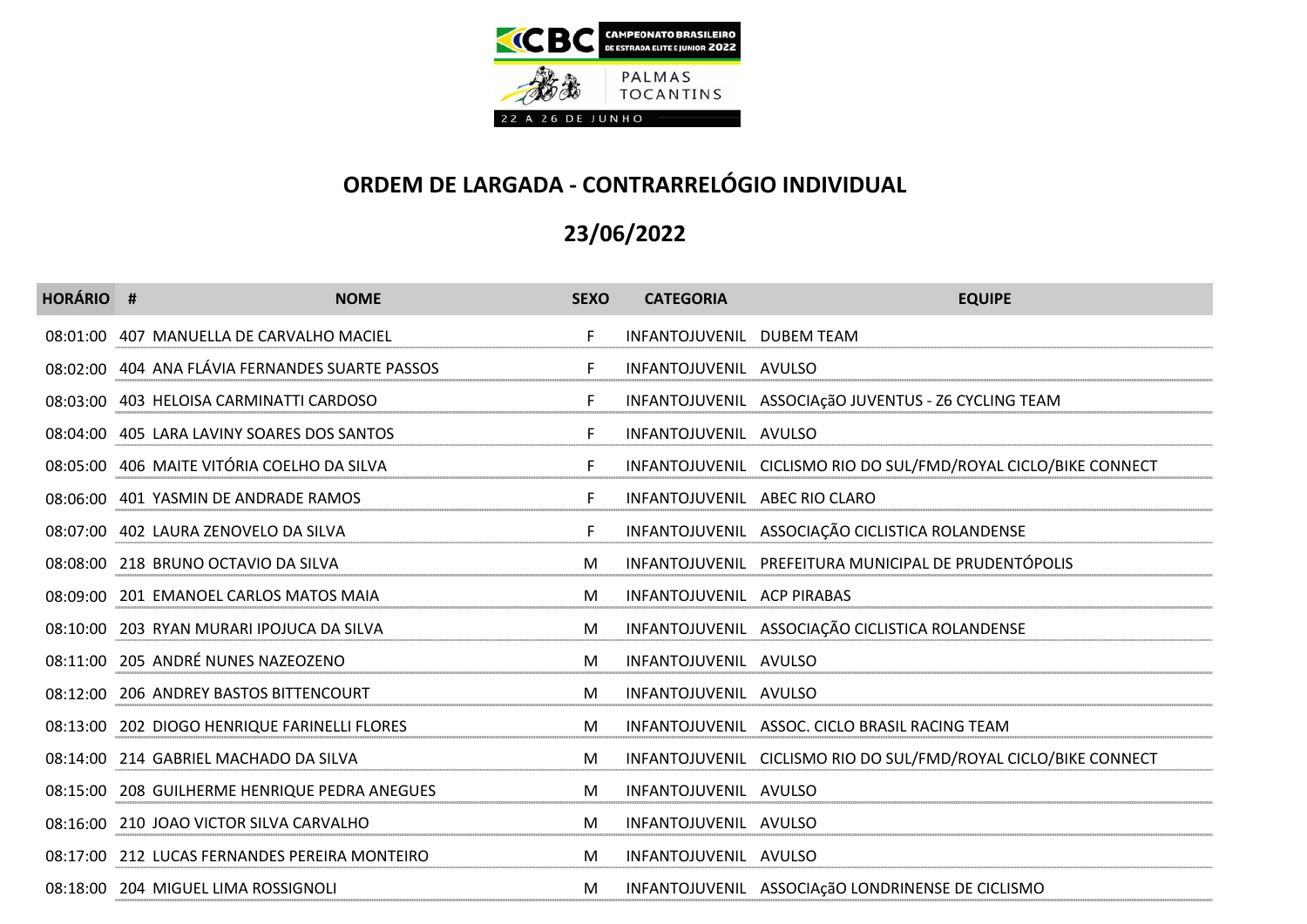

| <b>HORÁRIO #</b> |                                           | <b>NOME</b> | <b>SEXO</b> | <b>CATEGORIA</b>      | <b>EQUIPE</b>                                             |
|------------------|-------------------------------------------|-------------|-------------|-----------------------|-----------------------------------------------------------|
|                  | 08:19:00 213 MURILO VITOR RIOS FRAGA      |             | M           | INFANTOJUVENIL AVULSO |                                                           |
|                  | 08:20:00 220 PEDRO LUCAS DOURADO DA SILVA |             | м           |                       | INFANTOJUVENIL STRONG BIKE COXIM                          |
|                  | 08:21:00 219 FABIO RODRIGUES BRAGA JUNIOR |             | M           |                       | INFANTOJUVENIL S.E.L - MOGI GUAÇU                         |
|                  | 08:22:00 215 DIMAS FELIPE MOTA            |             | M           |                       | INFANTOJUVENIL DEMARCHI BICICLETAS/FME BALNEÁRIO CAMBORIÚ |
|                  | 08:23:00 209 IVAN CARLOS DE SOUZA FILHO   |             | M           | INFANTOJUVENIL AVULSO |                                                           |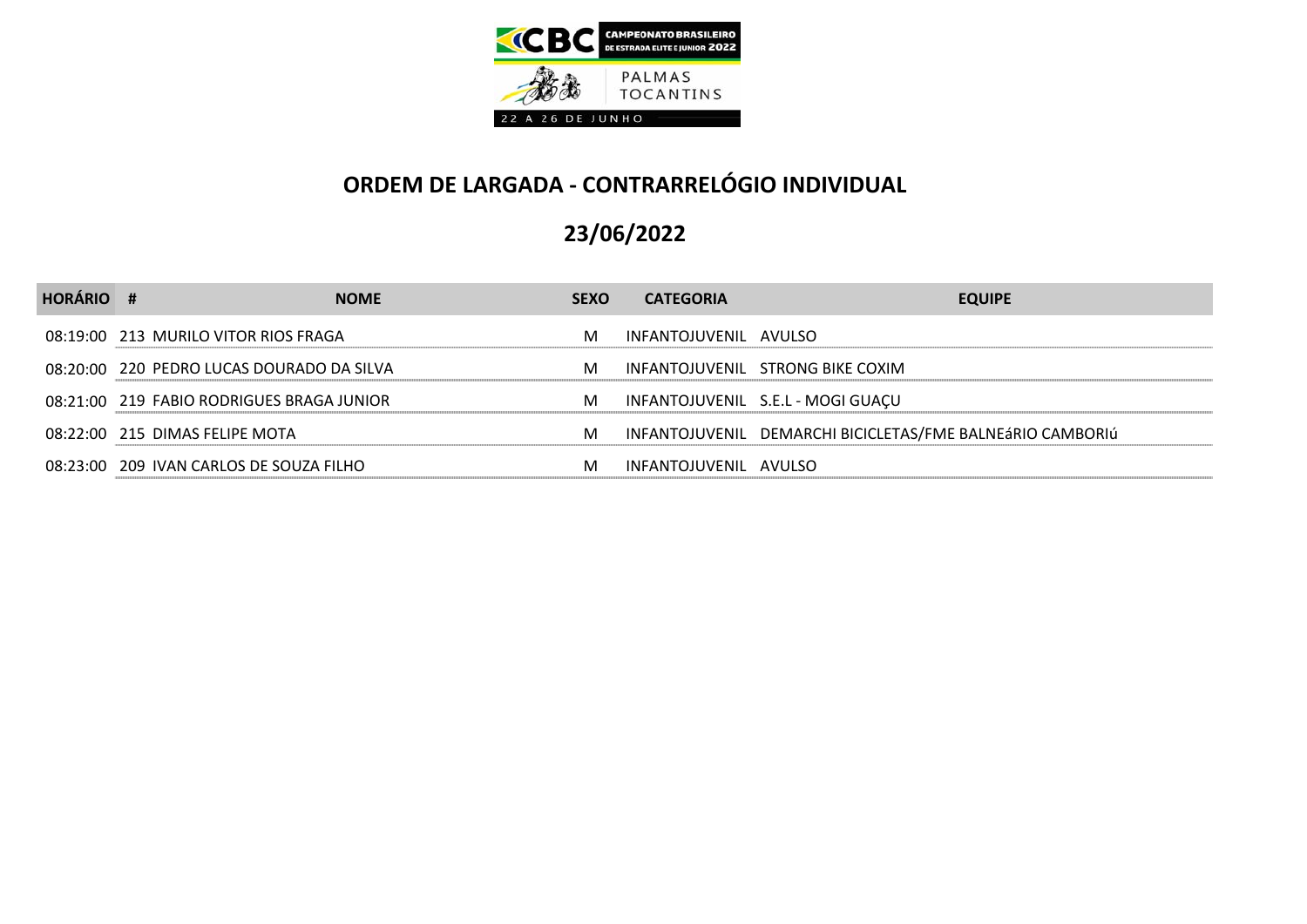

| <b>HORÁRIO #</b> | <b>NOME</b>                                    | <b>SEXO</b> | <b>CATEGORIA</b> | <b>EQUIPE</b>                                  |
|------------------|------------------------------------------------|-------------|------------------|------------------------------------------------|
|                  | 08:30:00 351 ANA CLARA DELMONICO VIEIRA        | F.          | <b>JUVENIL</b>   | ASSOCIAÇÃO CICLISTICA ROLANDENSE               |
|                  | 08:31:00 353 ISABELLA PRISCILA PINHEIRO        | F.          | <b>JUVENIL</b>   | ASSOCIAçãO JOINVILLENSE DE CICLISMO - AJOCICLO |
|                  | 08:32:00 356 RENATA EVELLYN FERREIRA SILVA     | F.          | <b>JUVENIL</b>   | <b>AVULSO</b>                                  |
|                  | 08:33:00 358 ANA LAURA SANTOS DE QUEIROZ       | F.          | <b>JUVENIL</b>   | FêNIX                                          |
|                  | 08:34:00 362 LIVIA EDUARDA RIBEIRO MARTINS     | F.          | <b>JUVENIL</b>   | S.E.L - MOGI GUAÇU                             |
|                  | 08:35:00 363 NICOLLY CAROLLINE MIGUEL VIDAL    | F.          | <b>JUVENIL</b>   | CLUBE MARINGAENSE DE CICLISMO                  |
|                  | 08:36:00 361 ISABELLY CHAVES DE OLIVEIRA       | F.          | <b>JUVENIL</b>   | <b>S&amp;C TEAM</b>                            |
|                  | 08:37:00 360 ANA CATARINA FURTADO TOBELEM      | F.          | <b>JUVENIL</b>   | <b>RIDE CLUB</b>                               |
|                  | 08:38:00 359 NICOLY LIMA DE SOUZA              | F.          | <b>JUVENIL</b>   | GMJ/MEC                                        |
|                  | 08:39:00 355 KAWANI SOFIA DE OLIVEIRA CARNEIRO | F           | <b>JUVENIL</b>   | <b>AVULSO</b>                                  |
|                  | 08:40:00 354 LORENNA MOREIRA DE SOUZA          | F.          | <b>JUVENIL</b>   | ASSOCIAçãO LONDRINENSE DE CICLISMO             |
|                  | 08:41:00 352 CATHARINE EHRMANN VIEIRA          | F.          | <b>JUVENIL</b>   | ASSOCIAÇÃO CICLISTICA ROLANDENSE               |
|                  | 08:42:00 357 BIANCA TORRES SILVA               | F           | <b>JUVENIL</b>   | CLUBE MARINGAENSE DE CICLISMO                  |
|                  | 08:43:00 319 VANESSA LIMA SILVA                | F           | <b>JUNIOR</b>    | <b>ZENITE HARD BIKE</b>                        |
|                  | 08:44:00 305 MIRELLY NUNES FERREIRA            | F.          | <b>JUNIOR</b>    | ASSOCIAçãO JOINVILLENSE DE CICLISMO - AJOCICLO |
|                  | 08:45:00 309 ANA CAROLINA BARROS SILVA         | F.          | <b>JUNIOR</b>    | <b>AVULSO</b>                                  |
|                  | 08:46:00 315 JENNIFER FRANCO DA ROSA ANTUNES   | F.          | <b>JUNIOR</b>    | <b>SMELJ CURITIBA</b>                          |
|                  | 08:47:00 316 HEVELLY BIANCA DA COSTA FARIAS    | F           | <b>JUNIOR</b>    | <b>TEAM TRATERRA</b>                           |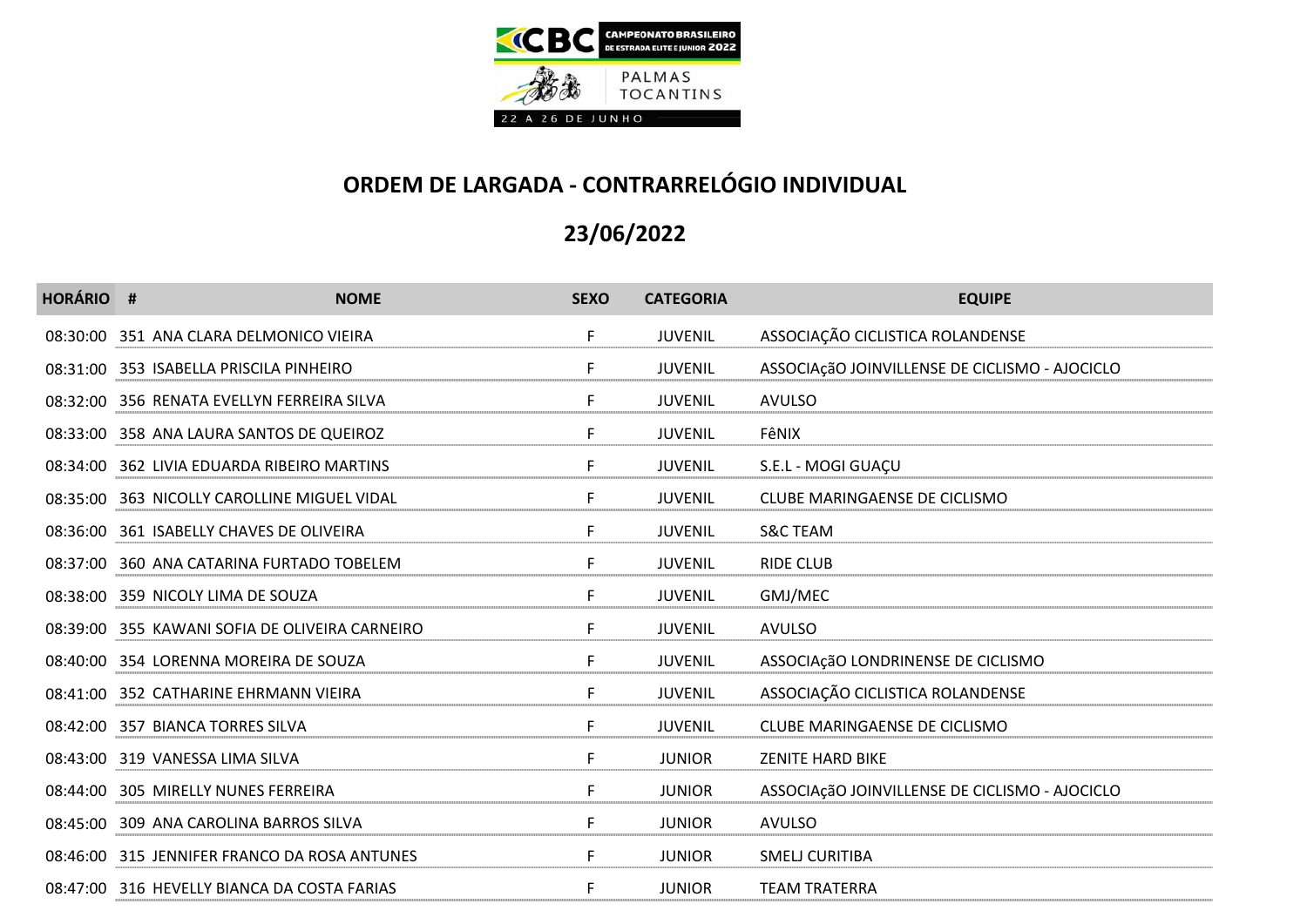

| <b>HORÁRIO #</b> | <b>NOME</b>                                            | <b>SEXO</b> | <b>CATEGORIA</b> | <b>EQUIPE</b>                                    |
|------------------|--------------------------------------------------------|-------------|------------------|--------------------------------------------------|
|                  | 08:48:00 317 JAMYLE DA SILVA CARDOSO                   | F.          | <b>JUNIOR</b>    | TOCANTINS CLUBE DE CLICLISMO                     |
|                  | 08:49:00 303 LUANA FERREIRA DA SILVA                   | F.          | <b>JUNIOR</b>    | ASSOCIAÇÃO CICLISTICA ROLANDENSE                 |
|                  | 08:50:00 311 ANA LAURA OLIVEIRA MORAES                 | F           | <b>JUNIOR</b>    | BOLSA ATLETA/AUDAX/BIKESHOW/CT VILELA            |
|                  | 08:51:00 308 RAYANE CUNHA ALVES                        | F           | <b>JUNIOR</b>    | <b>AVULSO</b>                                    |
|                  | 08:52:00 306 NICOLE DOS SANTOS                         | F.          | <b>JUNIOR</b>    | ASSOCIAçãO JOINVILLENSE DE CICLISMO - AJOCICLO   |
|                  | 08:53:00 313 MAYRA DA COSTA E SILVA                    | F.          | <b>JUNIOR</b>    | SANTOS CYCLING TEAM / FUPES                      |
|                  | 08:54:00 302 ISABELA LETICIA SCHUSTER                  | F.          | <b>JUNIOR</b>    | ASSOCIAÇÃO CICLISTICA ROLANDENSE                 |
|                  | 08:55:00 312 RITA DE CASSIA NASCIMENTO DE SOUZA        | F.          | <b>JUNIOR</b>    | FUNDAçãO DE ESPORTES DE CAMPO MOURãO - FECAM     |
|                  | 08:56:00 101 ARTHUR GIOVANAZ                           | M           | <b>JUVENIL</b>   | <b>ACIVAS</b>                                    |
|                  | 08:57:00 107 ALLAN MATIAS DOS SANTOS                   | M           | <b>JUVENIL</b>   | ASSOCIAçãO JOINVILLENSE DE CICLISMO - AJOCICLO   |
|                  | 08:58:00 123 ARIEL KNOPF SPERANDIO                     | M           | <b>JUVENIL</b>   | CICLISMO RIO DO SUL/FMD/ROYAL CICLO/BIKE CONNECT |
|                  | 08:59:00 135 ARTHUR ALVES DOS SANTOS                   | M           | <b>JUVENIL</b>   | MARDEN BRAZ ACESSORIA ESPORTIVA                  |
|                  | 09:00:00 114 BRUNO EDUARDO DOS SANTOS DOMINGOS         | M           | <b>JUVENIL</b>   | <b>AVULSO</b>                                    |
|                  | 09:01:00 116 FELIPE BRITO PEREIRA                      | M           | <b>JUVENIL</b>   | <b>AVULSO</b>                                    |
|                  | 09:02:00 133 KAUã PESSOA DA LUZ                        | M           | <b>JUVENIL</b>   | <b>GRAIKA CYCLING TEAM</b>                       |
|                  | 09:03:00 108 GABRIEL DO NASCIMENTO                     | M           | <b>JUVENIL</b>   | ASSOCIAçãO JOINVILLENSE DE CICLISMO - AJOCICLO   |
|                  | 09:04:00 117 GUILHERME ASSIS MOREIRA LINO              | M           | <b>JUVENIL</b>   | <b>AVULSO</b>                                    |
|                  | 09:05:00 111 GUSTAVO HENRIQUE RODRIGUES CORRENTE COSTA | M           | <b>JUVENIL</b>   | ASSOCIAçãO LONDRINENSE DE CICLISMO               |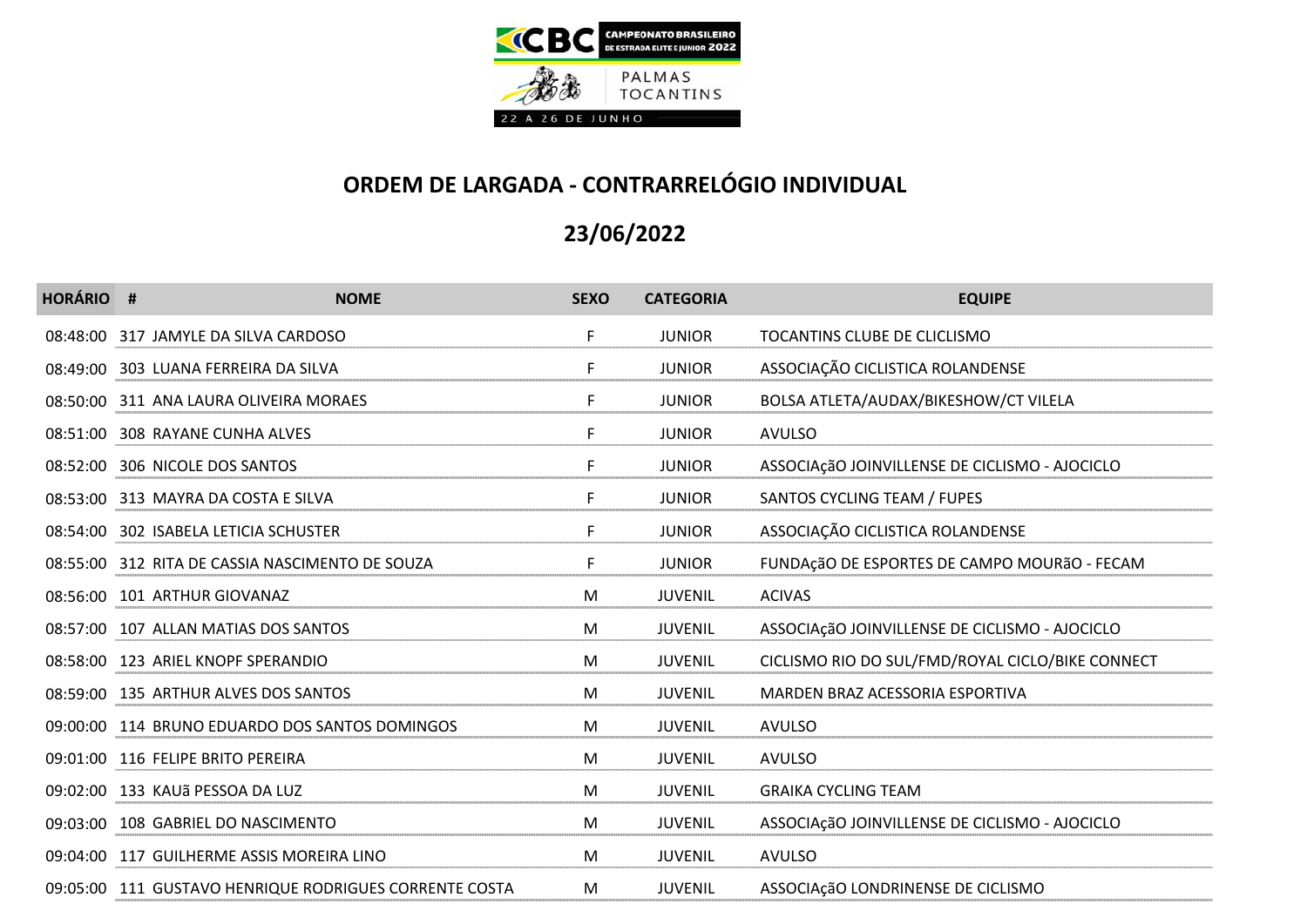

| <b>HORÁRIO #</b> | <b>NOME</b>                                     | <b>SEXO</b> | <b>CATEGORIA</b> | <b>EQUIPE</b>                                    |
|------------------|-------------------------------------------------|-------------|------------------|--------------------------------------------------|
|                  | 09:06:00 125 FRANCISCO DE LIZ RODRIGUES         | M           | <b>JUVENIL</b>   | CICLISMO RIO DO SUL/FMD/ROYAL CICLO/BIKE CONNECT |
|                  | 09:07:00 132 INACIO GABRIEL ALMEIDA LUZ         | M           | <b>JUVENIL</b>   | <b>GRAIKA CYCLING TEAM</b>                       |
|                  | 09:08:00 118 JOAS MENEZES BARBOSA DOS REIS      | M           | <b>JUVENIL</b>   | <b>AVULSO</b>                                    |
|                  | 09:09:00 140 JOSUE TEIXEIRA FEITOSA JUNIOR      | M           | <b>JUVENIL</b>   | TOCANTINS CLUBE DE CLICLISMO                     |
|                  | 09:10:00 126 MIGUEL BESSANI VIEIRA              | M           | <b>JUVENIL</b>   | CLUBE MARINGAENSE DE CICLISMO                    |
|                  | 09:11:00 138 LUCCA MARQUES FERREIRA SILVA       | M           | <b>JUVENIL</b>   | SANTOS CYCLING TEAM / FUPES                      |
|                  | 09:12:00 124 GABRIEL FRANCESCHINI MARAN         | M           | <b>JUVENIL</b>   | CICLISMO RIO DO SUL/FMD/ROYAL CICLO/BIKE CONNECT |
|                  | 09:13:00 103 GUSTAVO FELIPE DOS SANTOS          | M           | <b>JUVENIL</b>   | ASSOCIAÇÃO CICLISTICA ROLANDENSE                 |
|                  | 09:14:00 120 MATHEUS CONSTANTINO                | M           | <b>JUVENIL</b>   | <b>AVULSO</b>                                    |
|                  | 09:15:00 127 VINICIUS HENRIQUE MESQUITA PETRUCO | M           | <b>JUVENIL</b>   | CLUBE MARINGAENSE DE CICLISMO                    |
|                  | 09:16:00 104 JOÃO MIGUEL DOS SANTOS BALAN       | M           | <b>JUVENIL</b>   | ASSOCIAÇÃO CICLISTICA ROLANDENSE                 |
|                  | 09:17:00 119 LUIZ FERNANDO BOMFIM DE ALMEIDA    | M           | <b>JUVENIL</b>   | <b>AVULSO</b>                                    |
|                  | 09:18:00 2 RENAN VINICIUS MELLO DOS SANTOS      | M           | <b>JUNIOR</b>    | ABEC RIO CLARO                                   |
|                  | 09:19:00 65 ABNER GUSTAVO DE SOUZA RIBEIRO      | M           | <b>JUNIOR</b>    | SAO JOSE CICLISMO / INSTITUTO ATHLON             |
|                  | 09:20:00 51 ANDRÉ KNOPF SPERANDIO               | M           | <b>JUNIOR</b>    | CICLISMO RIO DO SUL/FMD/ROYAL CICLO/BIKE CONNECT |
|                  | 09:21:00 30 ANDREY BRAGUINI ANDRÉ               | M           | <b>JUNIOR</b>    | <b>LANDEIRO KTM</b>                              |
|                  | 09:22:00 56 ANTONIO RUAN DA SILVA GOMES         | M           | <b>JUNIOR</b>    | <b>CONEXÃO BIKES</b>                             |
|                  | 09:23:00 66 BRENO DOS SANTOS PEREIRA            | M           | <b>JUNIOR</b>    | SAO JOSE CICLISMO / INSTITUTO ATHLON             |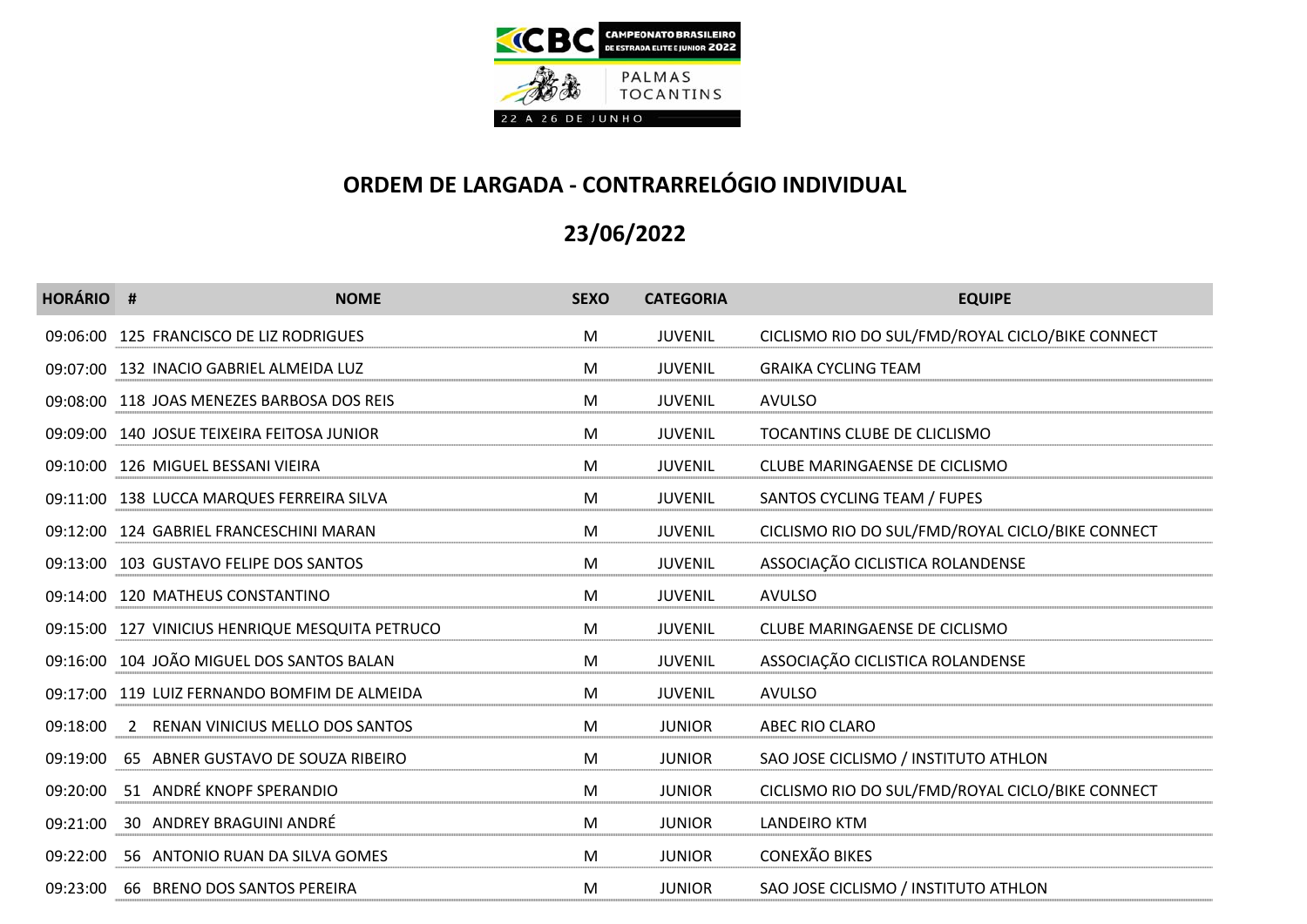

| <b>HORÁRIO #</b> | <b>NOME</b>                                      | <b>SEXO</b> | <b>CATEGORIA</b> | <b>EQUIPE</b>                                  |
|------------------|--------------------------------------------------|-------------|------------------|------------------------------------------------|
|                  | 09:24:00 57 BRUNO SANTOS GODOY MELLO             | M           | <b>JUNIOR</b>    | EQUIPE DE CICLISMO DE GUARATINGUETÁ            |
|                  | 09:25:00 31 DEYVID RODRIGUES DE SOUZA E SILVA    | M           | <b>JUNIOR</b>    | <b>AVULSO</b>                                  |
|                  | 09:26:00 32 EDMERKS DARIO DA SILVA PEREIRA FILHO | M           | <b>JUNIOR</b>    | <b>AVULSO</b>                                  |
|                  | 09:27:00 63 EDUARDO CAPITANIO CASIRIGUI          | M           | <b>JUNIOR</b>    | SANTA CICLISMO                                 |
|                  | 09:28:00 34 GABRIEL TORRES CAVALCANTE            | M           | <b>JUNIOR</b>    | <b>AVULSO</b>                                  |
|                  | 09:29:00 27 GUILHERME KOUDI CARASSA              | M           | <b>JUNIOR</b>    | ASSOCIAçãO LONDRINENSE DE CICLISMO             |
|                  | 09:30:00 35 HOLLISTON GODOI SOUSA                | M           | <b>JUNIOR</b>    | <b>AVULSO</b>                                  |
|                  | 09:31:00 36 ITALO MILHOMENS DA SILVA             | M           | <b>JUNIOR</b>    | <b>AVULSO</b>                                  |
|                  | 09:32:00 7 JOÃO PEDRO MAIA ELIAS                 | M           | <b>JUNIOR</b>    | <b>ACP PIRABAS</b>                             |
|                  | 09:33:00 37 JOÃO PEDRO OLIVEIRA DOS SANTOS SILVA | M           | <b>JUNIOR</b>    | <b>AVULSO</b>                                  |
|                  | 09:34:00 54 PAULO RICARDO PRATES                 | M           | <b>JUNIOR</b>    | CLUBE MARINGAENSE DE CICLISMO                  |
|                  | 09:35:00 23 LUCAS EMANUEL BARBOSA DOS SANTOS     | M           | <b>JUNIOR</b>    | ASSOCIAçãO JOINVILLENSE DE CICLISMO - AJOCICLO |
|                  | 09:36:00 18 LUCAS FRANCISCO GARCIA               | M           | <b>JUNIOR</b>    | ASSOCIAÇÃO ESPORTIVA FIREBIKERS TEAM           |
|                  | 09:37:00 3 LUCAS HENRIQUE RAMOS COTA             | M           | <b>JUNIOR</b>    | ACE/SENSE/UPSIDE/NEOBOX                        |
|                  | 09:38:00 69 LUIS GUSTAVO FERNANDES PASSOS        | M           | <b>JUNIOR</b>    | TOCANTINS CLUBE DE CLICLISMO                   |
|                  | 09:39:00 11 LUIZ GABRIEL DE OLIVEIRA MACHADO     | M           | <b>JUNIOR</b>    | ASSOCIAÇÃO CICLISTICA ROLANDENSE               |
|                  | 09:40:00 4 MARCELO HENRIQUE SOARES BARBOSA       | M           | <b>JUNIOR</b>    | <b>ACIVAS</b>                                  |
|                  |                                                  |             |                  |                                                |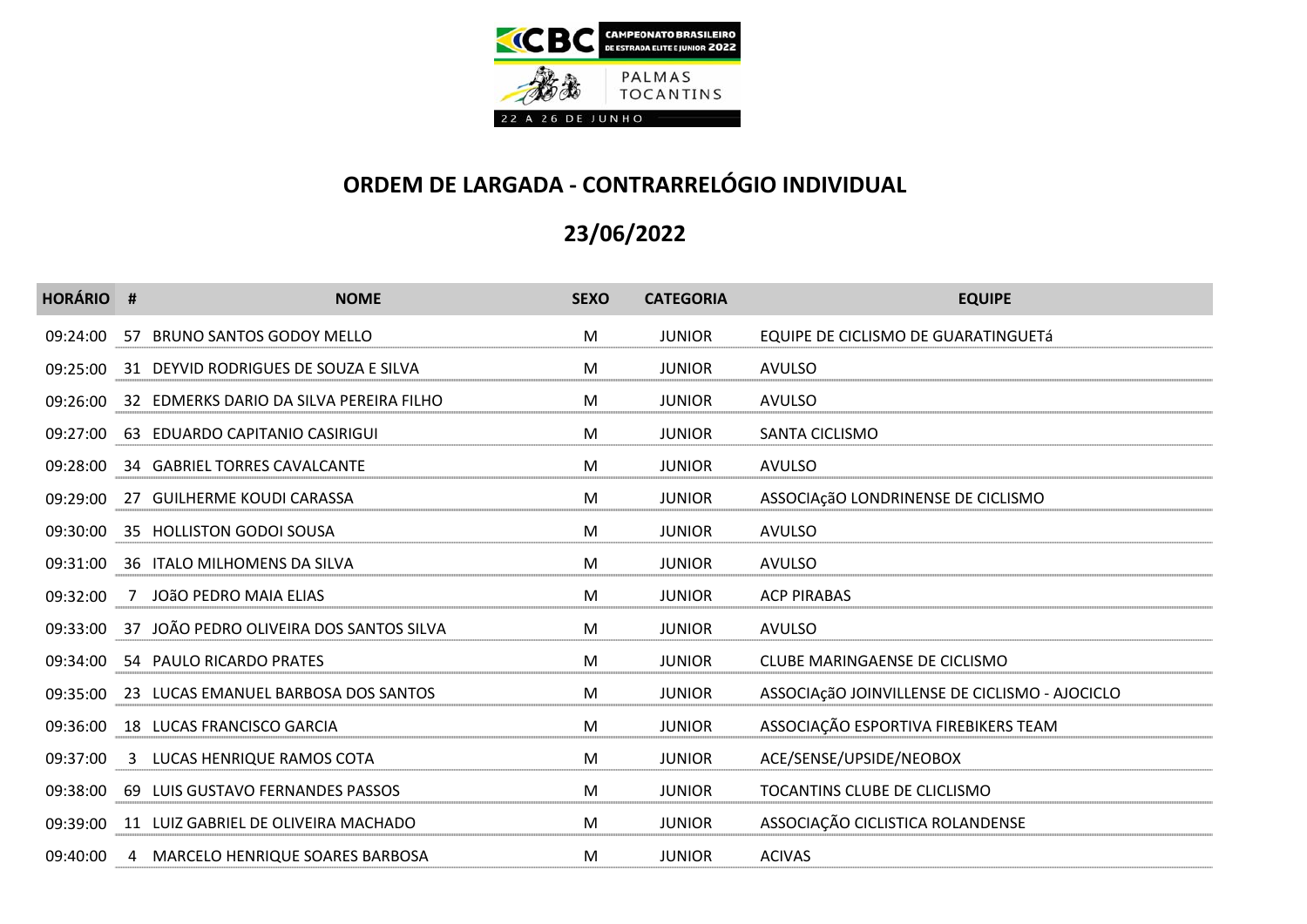

| <b>HORÁRIO #</b> | <b>NOME</b>                                      | <b>SEXO</b> | <b>CATEGORIA</b> | <b>EQUIPE</b>                                |
|------------------|--------------------------------------------------|-------------|------------------|----------------------------------------------|
|                  | 10:00:00 67 NATAN DE LIMA CABRAL                 | M           | <b>JUNIOR</b>    | SAO JOSE CICLISMO / INSTITUTO ATHLON         |
|                  | 10:01:00 43 OTAVIO QUEIROZ DE SOUZA              | M           | <b>JUNIOR</b>    | <b>AVULSO</b>                                |
|                  | 10:02:00 5 PEDRO HENRIQUE KUNST                  | M           | <b>JUNIOR</b>    | <b>ACIVAS</b>                                |
|                  | 10:03:00 28 PEDRO HENRIQUE ROCHA COUTINHO        | M           | <b>JUNIOR</b>    | ASSOCIAçãO LONDRINENSE DE CICLISMO           |
|                  | 10:04:00 45 SALATYEL NOGUEIRA GALVAO             | M           | <b>JUNIOR</b>    | <b>AVULSO</b>                                |
|                  | 10:05:00 59 THALLES JOSÉ DEGLI ESPOSTI FERNANDES | M           | <b>JUNIOR</b>    | <b>GUARAPARI RACE TEAM - GRT</b>             |
|                  | 10:06:00 68 THIAGO FERREIRA                      | M           | <b>JUNIOR</b>    | TEAM EAGLE ATENTO / SÃO CAETANO              |
|                  | 10:07:00 50 VICTOR BARBOSA NOGUEIRA              | M           | <b>JUNIOR</b>    | <b>BRC - BAHIA ROAD CYCLING</b>              |
|                  | 10:08:00 16 VINICIUS SILVA DOS SANTOS            | M           | <b>JUNIOR</b>    | ASSOCIAÇÃO DESPORTIVA DE CICLISMO ROTA BR010 |
|                  | 10:09:00 46 VITOR CAVALHEIRO KRUGER              | M           | <b>JUNIOR</b>    | <b>AVULSO</b>                                |
|                  | 10:10:00 71 VITOR RIBEIRO MANZO                  | M           | <b>JUNIOR</b>    | UNIFUNVIC / GELOG / PINDAMONHANGABA          |
|                  | 10:11:00 47 YAN DA CRUZ FERREIRA LIMA            | M           | <b>JUNIOR</b>    | <b>AVULSO</b>                                |
|                  | 10:12:00 25 GUSTAVO VINICIUS BATISTA MAZUREK     | M           | <b>JUNIOR</b>    | ASSOCIAçãO JUVENTUS - Z6 CYCLING TEAM        |
|                  | 10:13:00 64 JULIO MATEUS ANTUNES SILVA           | M           | <b>JUNIOR</b>    | SANTOS CYCLING TEAM / FUPES                  |
|                  | 10:14:00 55 VICTOR MURARO PEREIRA                | M           | <b>JUNIOR</b>    | CLUBE MARINGAENSE DE CICLISMO                |
|                  | 10:15:00 52 JOÃO ROBERTO DA SILVA                | M           | <b>JUNIOR</b>    | CLUBE MARINGAENSE DE CICLISMO                |
|                  | 10:16:00 6 VITOR PILETTI FRANZOLOZO              | M           | <b>JUNIOR</b>    | <b>ACIVAS</b>                                |
|                  | 10:17:00 40 KELVE DE SOUSA BRAZ                  | M           | <b>JUNIOR</b>    | <b>AVULSO</b>                                |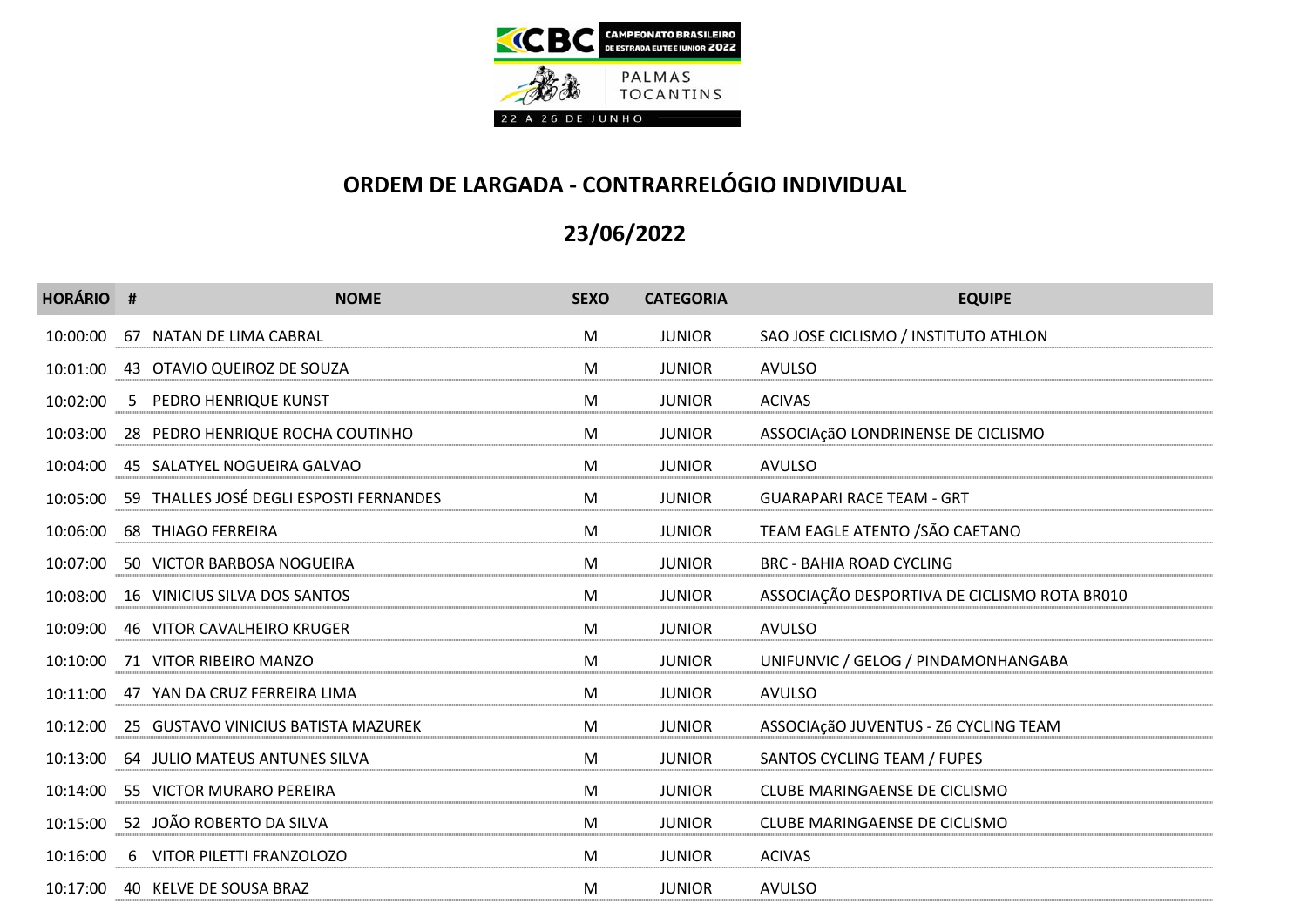

| <b>HORÁRIO</b> | <b>NOME</b>                                      | <b>SEXO</b> | <b>CATEGORIA</b> | <b>EQUIPE</b>                         |
|----------------|--------------------------------------------------|-------------|------------------|---------------------------------------|
|                | 10:18:00 21 WERIK KAUA DOMINGOS                  |             | JUNIOR           | ASSOCIACAO ESPORTIVA ITC CYCLING TEAM |
|                | 10:19:00   60   PEDRO MIGUEL FREITAS DE OLIVEIRA |             | JUNIOR           | INDAIATUBA CYCLING TEAM               |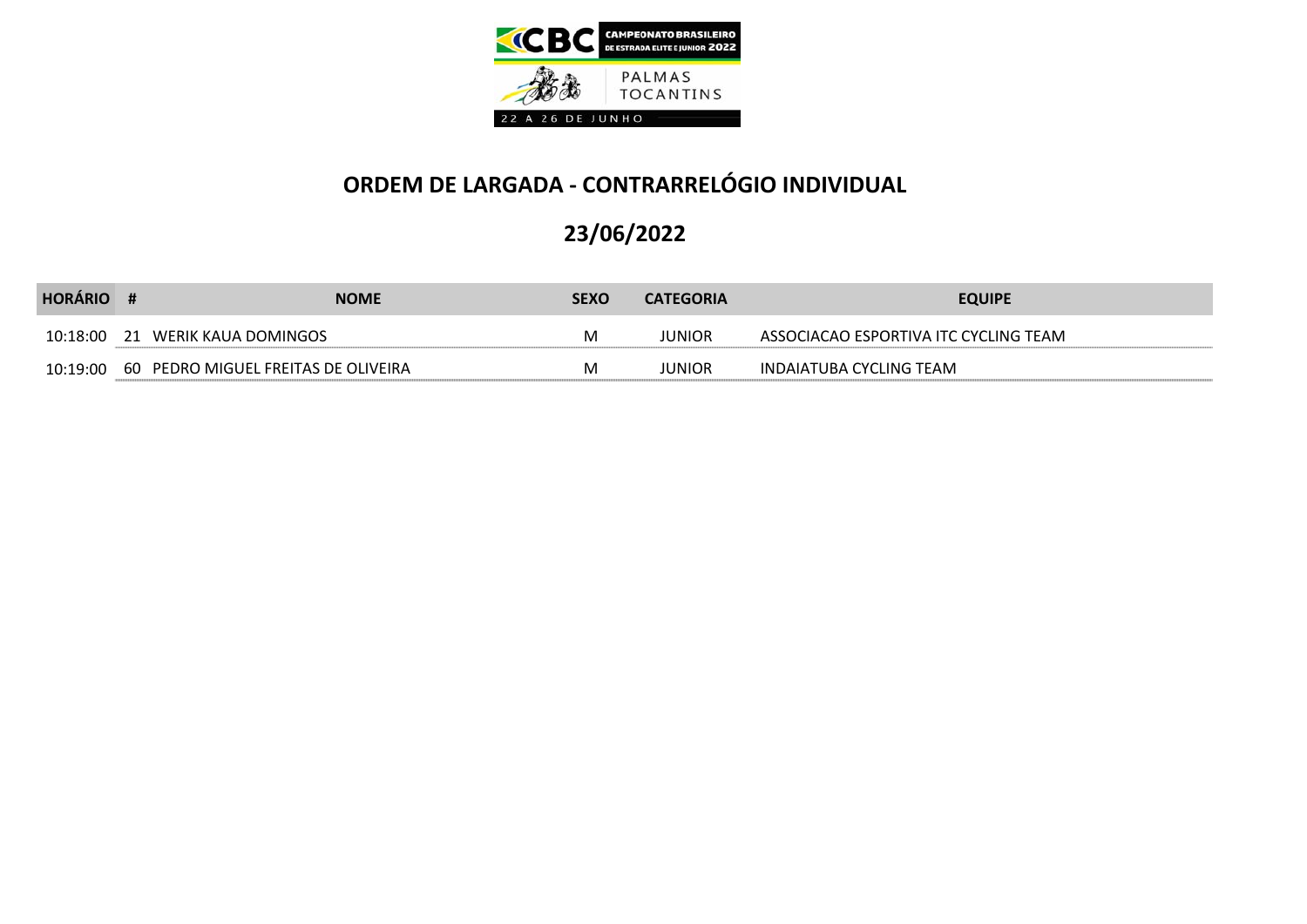

| <b>HORÁRIO #</b> | <b>NOME</b>                                              | <b>SEXO</b> | <b>CATEGORIA</b> | <b>EQUIPE</b>                                |
|------------------|----------------------------------------------------------|-------------|------------------|----------------------------------------------|
|                  | 10:40:00 103 MIRIAM MAIA DE CARVALHO                     | F.          | <b>SUB 23</b>    | <b>ACP PIRABAS</b>                           |
|                  | 10:41:00 119 LUIZA HELENA LEHRBAUM DOS SANTOS            | F.          | <b>SUB 23</b>    | ASSOCIAçãO LONDRINENSE DE CICLISMO           |
|                  | 10:42:00 107 ANA PAULA FINCO SILVA                       | F.          | <b>SUB 23</b>    | <b>AVULSO</b>                                |
|                  | 10:43:00 108 VITÓRIA SANTOS XAVIER DA CRUZ               | F.          | <b>SUB 23</b>    | <b>AVULSO</b>                                |
|                  | 10:44:00 110 ELOISA DO VALLE FRYDER                      | F.          | <b>SUB 23</b>    | CLUBE MARINGAENSE DE CICLISMO                |
|                  | 10:45:00 111 EMANUELLE BRONISKI VIXIMICZEN               | F.          | <b>SUB 23</b>    | LIGA DE CICLISMO CAMPOS GERAIS               |
|                  | 10:46:00 113 LARA GABRIELA MARQUES BOENO DE OLIVEIRA     | F.          | <b>SUB 23</b>    | SMEL FOZ DO IGUAÇU                           |
|                  | 10:47:00 117 MARIA VITORIA MARGONAR DOS PASSOS           | F.          | <b>SUB 23</b>    | ASSOCIAçãO LONDRINENSE DE CICLISMO           |
|                  | 10:48:00 109 AMANDA KUNKEL                               | F.          | <b>SUB 23</b>    | CLUBE MARINGAENSE DE CICLISMO                |
|                  | 10:49:00 101 ANA VITORIA GOUVEA VIEIRA ALMEIDA MAGALHAES | F.          | <b>SUB 23</b>    | LULUFIVE TEAM                                |
|                  | 10:50:00 36 BRUNA GOMES DA SILVA CAVALCANTE              | F.          | <b>ELITE</b>     | TOCANTINS CLUBE DE CLICLISMO                 |
|                  | 10:51:00 19 BRENDA VITORIA LOBATO SIMÕES                 | F.          | <b>ELITE</b>     | ASSOCIAÇÃO DESPORTIVA DE CICLISMO ROTA BR010 |
|                  | 10:52:00 26 JORLEANE LIMA DA CUNHA                       | F.          | <b>ELITE</b>     | <b>AVULSO</b>                                |
|                  | 10:53:00 38 JOSIETHE DA SILVA COSTA                      | F.          | <b>ELITE</b>     | UCP/ UNIAO DOS CICLISTAS DE PARAUAPEBAS      |
|                  | 10:54:00 35 PATRICIA DANIELE ANDRADE                     | F.          | <b>ELITE</b>     | PREFEITURA MUNICIPAL DE COLOMBO              |
|                  | 10:55:00 15 PAULA PACHECO DE OLIVEIRA SILVA              | F.          | <b>ELITE</b>     | AE PATRIMONIO                                |
|                  | 10:56:00 9 THAYNÁ ARAUJO DE LIMA                         | F.          | <b>ELITE</b>     | SANTOS CYCLING TEAM / FUPES                  |
|                  | 10:57:00 29 VANESSA DE FREITAS CARVALHO PARIS            | F           | <b>ELITE</b>     | <b>AVULSO</b>                                |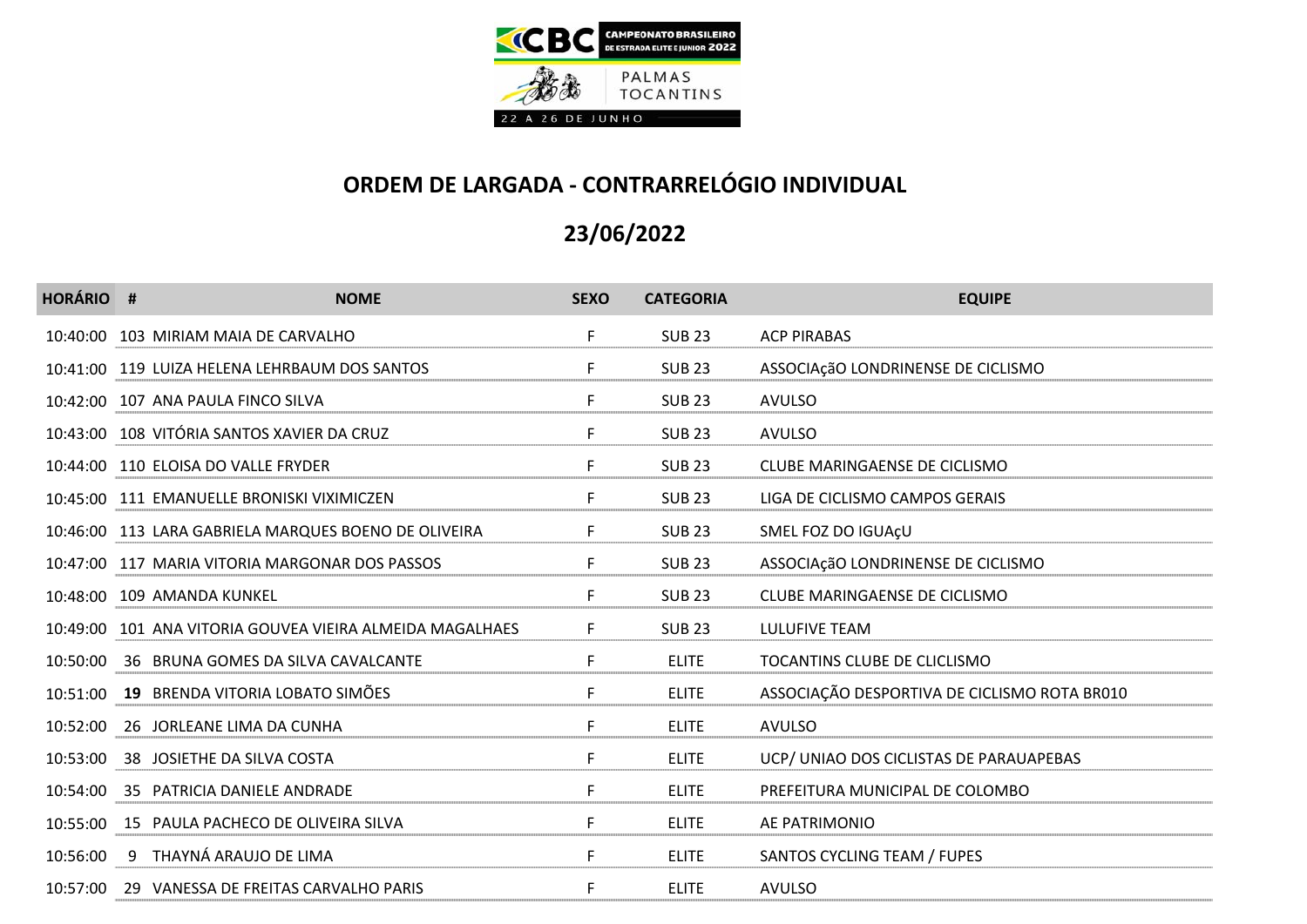

| <b>HORÁRIO #</b> | <b>NOME</b>                              | <b>SEXO</b> | <b>CATEGORIA</b> | <b>EQUIPE</b>                       |
|------------------|------------------------------------------|-------------|------------------|-------------------------------------|
|                  | 10:58:00  14  DEBORA MOURA COSTA         |             | <b>ELITE</b>     | CLUBE MARINGAENSE DE CICLISMO       |
|                  | 10:59:00 13 TALITA DA LUZ DE OLIVEIRA    | F.          | <b>ELITE</b>     | LIGA DE CICLISMO CAMPOS GERAIS      |
|                  | 11:00:00  11  GISELE SAGGIORO GASPAROTTO |             | <b>ELITE</b>     | LULUFIVE TEAM                       |
|                  | 11:01:00 32 KARINE DE MACEDO FROTA       | F.          | <b>ELITE</b>     | EVO PRO TEAM-EPT                    |
|                  | 11:03:00 21 TAMIRES FANNY RADATZ         | F.          | <b>ELITE</b>     | <b>AVAI/FME FLORIANÓPOLIS/APGF</b>  |
|                  | 11:05:00 8 TAISE MAIARA BENATO           | F.          | <b>ELITE</b>     | <b>SANTOS CYCLING TEAM / FUPES</b>  |
| 11:07:00 1       | ANA PAULA POLEGATCH                      |             | <b>ELITE</b>     | UNIFUNVIC / GELOG / PINDAMONHANGABA |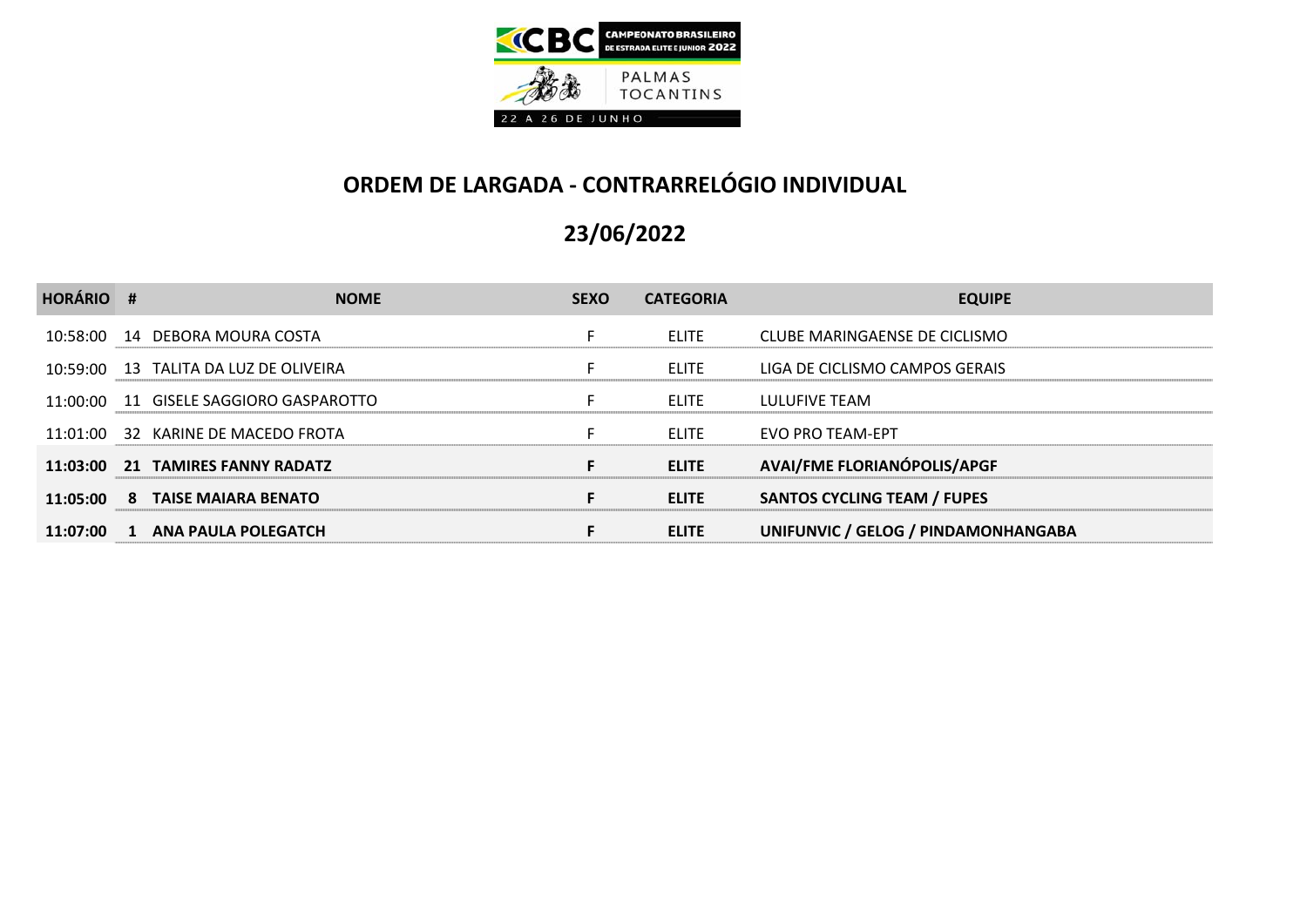

| <b>HORÁRIO #</b> | <b>NOME</b>                                      | <b>SEXO</b> | <b>CATEGORIA</b> | <b>EQUIPE</b>                                    |
|------------------|--------------------------------------------------|-------------|------------------|--------------------------------------------------|
|                  | 11:40:00 253 ARTUR GUARDA SIMEONI                | M           | <b>SUB 23</b>    | JUNDIAÍ                                          |
|                  | 11:41:00 261 DANIEL WALLACE ARAÚJO DO CARMO      | M           | <b>SUB 23</b>    | <b>ZENITE HARD BIKE</b>                          |
|                  | 11:42:00 213 LINCOLN EMANUEL DA SILVA            | M           | <b>SUB 23</b>    | ASSOCIAçãO LONDRINENSE DE CICLISMO               |
|                  | 11:43:00 222 DAVIDSON RODRIGUES OVIDOR           | M           | <b>SUB 23</b>    | ALMODOVAR/ DELTA CAFES/ CREDIT AGRICOLA          |
|                  | 11:44:00 247 GABRIEL METZGER                     | M           | <b>SUB 23</b>    | CICLISMO RIO DO SUL/FMD/ROYAL CICLO/BIKE CONNECT |
|                  | 11:45:00 214 GABRIEL SOUSA SILVA                 | M           | <b>SUB 23</b>    | MAXEL CYCLING TEAM                               |
|                  | 11:46:00 210 GUSTAVO DE SOUZA PERES PEPINELLI    | M           | <b>SUB 23</b>    | CLUBE MARINGAENSE DE CICLISMO                    |
|                  | 11:47:00 257 HENRICO MARQUES PIZARRO             | M           | <b>SUB 23</b>    | SAO JOSE CICLISMO / INSTITUTO ATHLON             |
|                  | 11:48:00 212 JOÃO VICTOR LOPES                   | M           | <b>SUB 23</b>    | ASSOCIAçãO LONDRINENSE DE CICLISMO               |
|                  | 11:49:00 228 JOAO VITOR LISBOA KRANERT BORGES    | M           | <b>SUB 23</b>    | <b>AVULSO</b>                                    |
|                  | 11:50:00 202 LUAN CARLOS RODRIGUES SILVA         | M           | <b>SUB 23</b>    | <b>INDAIATUBA CYCLING TEAM</b>                   |
|                  | 11:51:00 201 OTAVIO AUGUSTO GONZELI              | M           | <b>SUB 23</b>    | SWIFT CARBON PRO CYCLING BRASIL                  |
|                  | 11:52:00 233 MARCUS VINICIUS DOS SANTOS SARDINHA | M           | <b>SUB 23</b>    | <b>AVULSO</b>                                    |
|                  | 11:53:00 211 PEDRO GUILHERME VOLPATO ROSSI       | M           | <b>SUB 23</b>    | CLUBE MARINGAENSE DE CICLISMO                    |
|                  | 11:54:00 249 RAILSON LEITE DA SILVA              | M           | <b>SUB 23</b>    | <b>CONEXÃO BIKES</b>                             |
|                  | 11:55:00 209 VICENTE COSTA ZIPPINOTTI            | M           | <b>SUB 23</b>    | SANTOS CYCLING TEAM / FUPES                      |
|                  | 11:56:00 243 VICTOR CESAR DE PAULA               | M           | <b>SUB 23</b>    | BALAVERDE TEAM, C.C. - ESP                       |
|                  | 11:57:00 239 VINICIUS RANGEL COSTA               | M           | <b>SUB 23</b>    | <b>MOVISTAR TEAM</b>                             |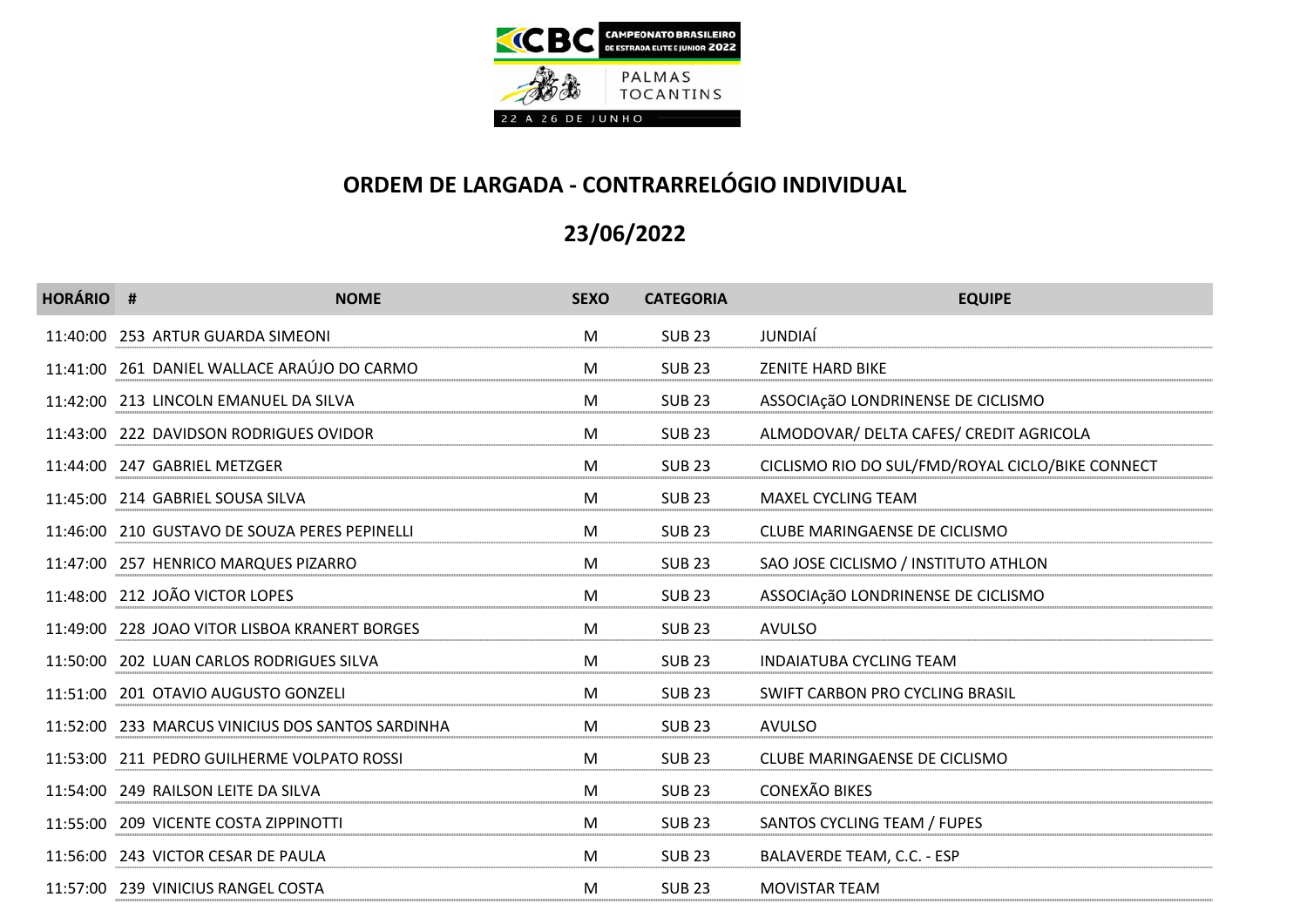

| <b>HORÁRIO</b> |                                                | <b>NOME</b> | <b>SEXO</b> | <b>CATEGORIA</b> |                | <b>EQUIPE</b> |
|----------------|------------------------------------------------|-------------|-------------|------------------|----------------|---------------|
|                | 11:58:00 219 MARCELO VINICIUS SPEORIN GODIN    |             | м           | <b>SUB 23</b>    | <b>ACIVAS</b>  |               |
|                | 11:59:00 216 EWERTON EDUARDO DE SANTANA VIEIRA |             | м           | <b>SUB 23</b>    | ABEC RIO CLARO |               |
|                | 12:00:00 236 PEDRO FIGUEIREDO LEME             |             | м           | <b>SUB 23</b>    | AVULSO         |               |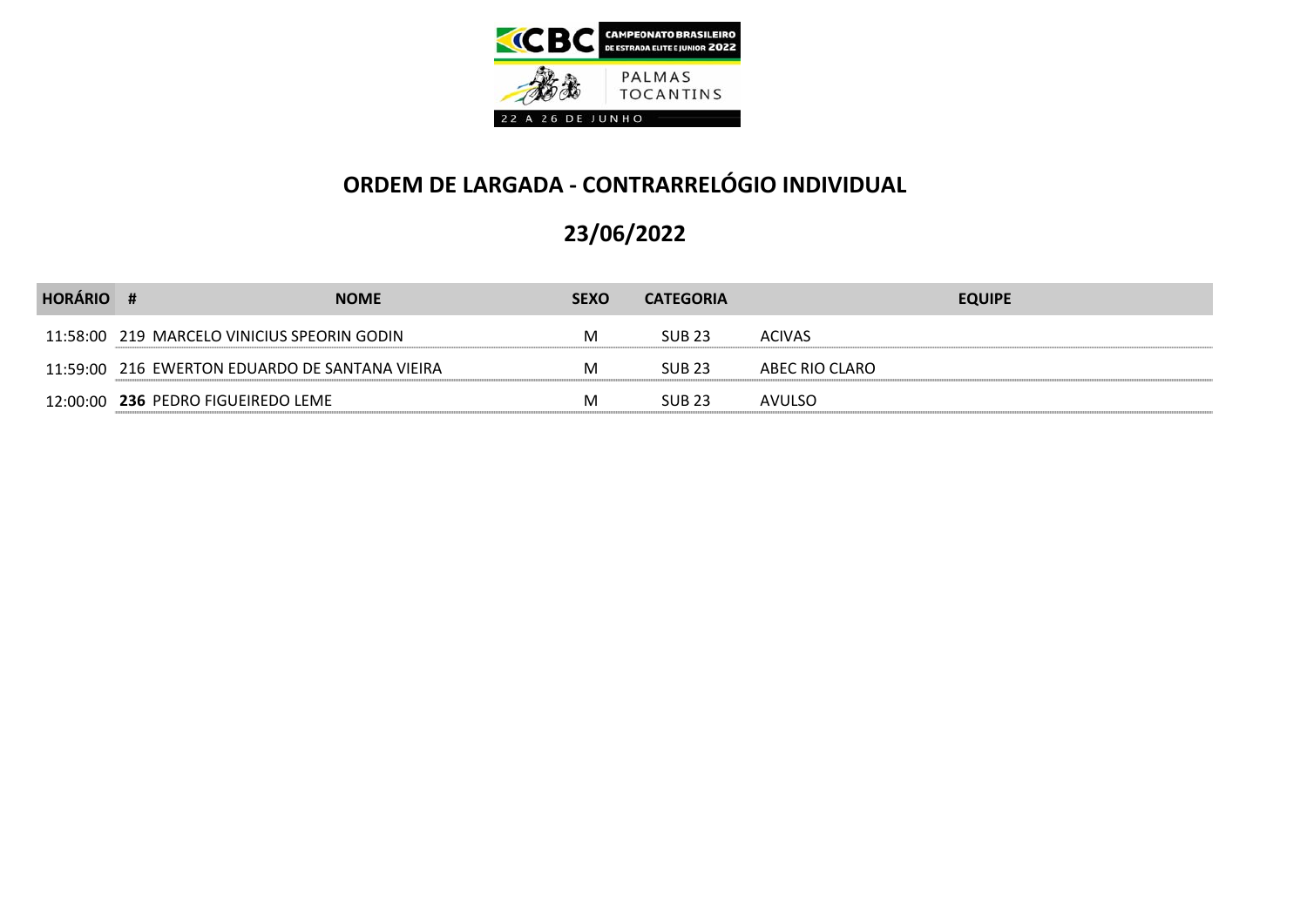

| <b>HORÁRIO #</b> | <b>NOME</b>                                     | <b>SEXO</b> | <b>CATEGORIA</b> | <b>EQUIPE</b>                                                                                                   |
|------------------|-------------------------------------------------|-------------|------------------|-----------------------------------------------------------------------------------------------------------------|
| 12:30:00         | 57 RODRIGO RODRIGUES BARRETO                    | M           | <b>ELITE</b>     | ACICLOMONT REACTION CYCLING TEAM<br>TEDTEETDIKE JI OKEJ JKQUENTTIKU TECHIJ TURITOKTU OT                         |
| 12:31:00         | 48 ÁQUILA ROUX                                  | M           | <b>ELITE</b>     | PINHEIRO/A                                                                                                      |
| 12:32:00         | 20 CAIO GODOY ORMENESE                          | M           | <b>ELITE</b>     | <b>INDAIATUBA CYCLING TEAM</b>                                                                                  |
|                  | 12:33:00 41 DANILO AUGUSTO TERCARIOL DE MELO    | M           | <b>ELITE</b>     | CLUBE MARINGAENSE DE CICLISMO                                                                                   |
| 12:34:00         | 38 DIONES CHINELATTO                            | M           | <b>ELITE</b>     | AVAI/FME FLORIANÓPOLIS/APGF                                                                                     |
| 12:35:00         | 33 FAGNER BATISTA PAES                          | M           | <b>ELITE</b>     | UNIÃO CICLÍSTICA DO RIO DE JANEIRO                                                                              |
| 12:36:00         | 43 GUSTAVO MARTINELLI                           | M           | <b>ELITE</b>     | <b>CLUBE MARINGAENSE DE CICLISMO</b>                                                                            |
| 12:37:00         | 68 ALESSANDRO FERREIRA SANTOS GUIMARÃES         | M           | <b>ELITE</b>     | ALMODOVAR/ DELTA CAFES/ CREDIT AGRICOLA                                                                         |
| 12:38:00         | 75 JOSE HUMBERTO RODRIGUES CASTROVIEJO          | M           | <b>ELITE</b>     | <b>AVULSO</b>                                                                                                   |
|                  | 12:39:00 19 ARMANDO REIS DA COSTA CAMARGO FILHO | M           | <b>ELITE</b>     | <b>INDAIATUBA CYCLING TEAM</b>                                                                                  |
| 12:40:00         | 65 KAIK FELLIPH DA SILVA GONÇALVES              | M           | <b>ELITE</b>     | ASSOCIAÇÃO DESPORTIVA DE CICLISMO ROTA BR010<br>I LUALLI DIIL JI VIILI JIQVLIIIA I IIV TLUIIII VIII VIITVITU JI |
|                  | 12:41:00 50 LAÉRCIO JOSÉ SILVEIRA               | M           | <b>ELITE</b>     | PINHEIRO/A                                                                                                      |
| 12:42:00         | 78 MARCELO JOAO DA SILVA LIMA                   | M           | <b>ELITE</b>     | <b>AVULSO</b>                                                                                                   |
|                  | 12:43:00 79 MARCOS AURELIO PEREIRA SILVA        | M           | <b>ELITE</b>     | <b>AVULSO</b>                                                                                                   |
|                  | 12:44:00  13  JOAO PEDRO ROSSI                  | M           | <b>ELITE</b>     | SWIFT CARBON PRO CYCLING BRASIL                                                                                 |
|                  | 12:45:00 81 MARIO ANTONIO VERISSIMO OLIVEIRA    | M           | <b>ELITE</b>     | <b>AVULSO</b>                                                                                                   |
|                  | 12:46:00 110 MATEUS VINICIUS DA CUNHA MARQUES   | M           | <b>ELITE</b>     | <b>ZENITE HARD BIKE</b>                                                                                         |
|                  | 12:47:00 52 DIEGO ROBERTO GABRISLOSVISKI        | M           | <b>ELITE</b>     | <b>MAXEL CYCLING TEAM</b>                                                                                       |